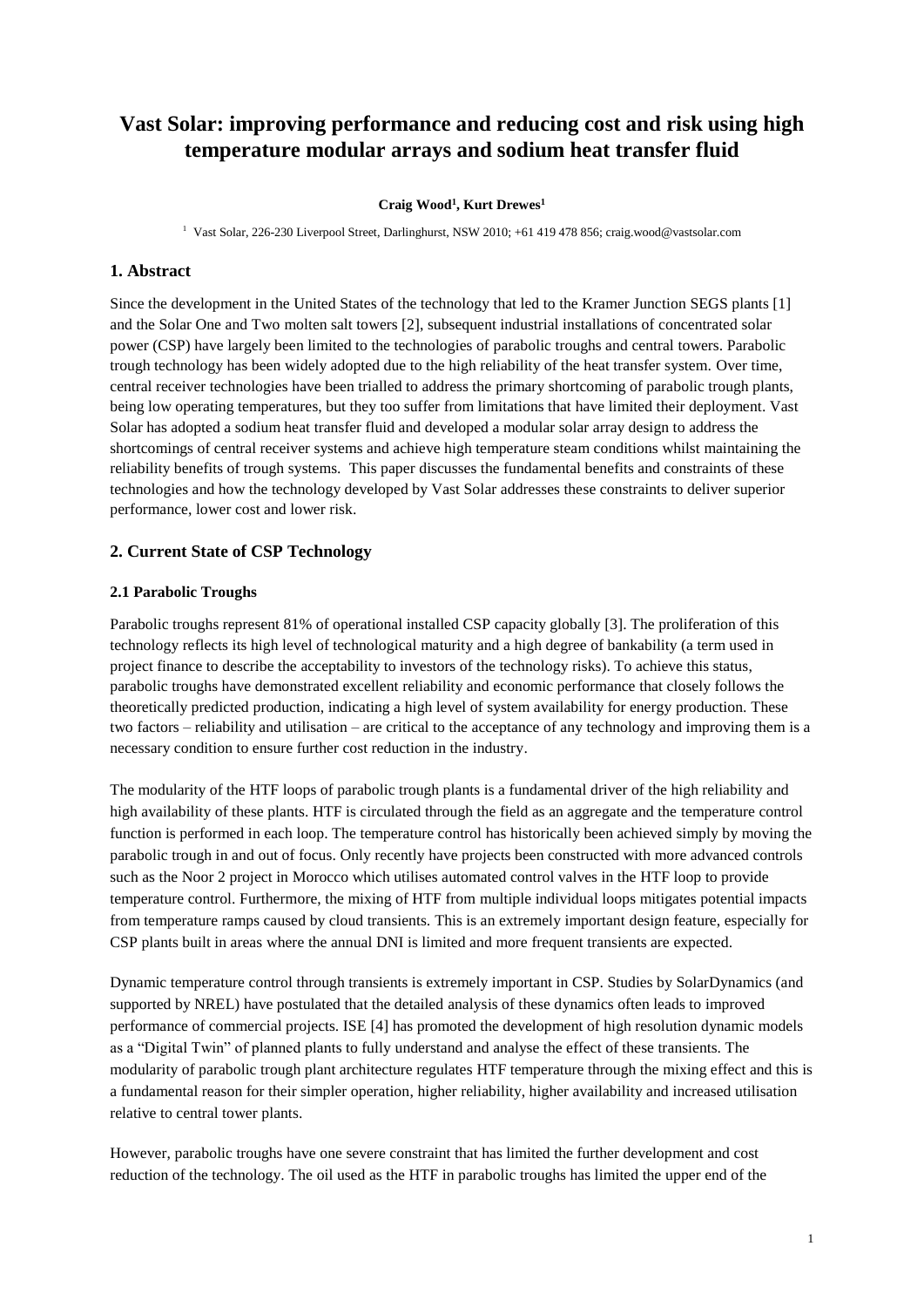process temperature to around 380°C. This has limited the efficiency of the associated Rankine power generation cycle and, more importantly, has reduced the temperature differences in the molten salt Thermal Energy Storage (TES) to around 100°C, placing significant cost pressure on the storage component of the CSP technology. Indeed, Wacker Chemie received the innovation award at SolarPACES 2017 [5] for a technology that would increase the HTF temperatures to 425°C, illustrating the importance of this factor. Similarly, there is ongoing work on the evaluation and testing of the use molten salt in line focusing systems which, if proven, would unlock higher temperature operation.

## **2.2 Molten Salt Central Towers**

Central tower designs address this constraint by achieving much higher concentration factors (circa 800 to 1,000) compared to trough plants (circa 80). High concentration factors offer higher efficiencies at the receiver and allow for higher temperature (more efficient) steam conditions at the turbine. Two streams of development resulted: direct steam generation (i.e., Solar One, PS11, PS20 and Tonopah); then molten salt as both the HTF and TES (i.e., Solar Two, Gemasolar, Crescent Dunes, Noor III). Direct steam plants are burdened by the complexity and cost of effective thermal storage, while molten salt towers with integrated thermal storage have emerged as the leading technology representing 56% of CSP projects under development or in construction globally, a marked contrast to the central towers' 15% share of global CSP fleet today [3].

Molten salt makes an excellent TES medium, being inexpensive and having a high heat capacity. However the properties of molten salt lead to significant problems when it is used as a HTF. The salt freezes at relatively high temperatures and, to eliminate the risk of a receiver tube freeze overnight or during a long cloud transient, the receiver is drained of salt. Restarting operations each morning or after a long transient requires a complex refilling process and venting procedure. Additionally, condensation of air in receiver tubes at night time increases the risk of accelerated corrosion of the nickel alloys in the receiver.

Molten salts are known to dissociate at temperatures close to the 560°C bulk temperature (a 40°C safety margin vs. the 600°C limit) typical of central tower designs [6,7] and, as a consequence, extremely precise optics are required to attempt to eliminate the risk that film temperatures do not exceeded the limit on the receiver tube inner walls.

The high freezing temperature of solar salt and the associated risks drive the need to drain the receiver and to reduce the length of piping runs and, ultimately, the central tower layout. There is a standard central receiver design that sees two flow paths link a set of receiver panels in series. The flow in each receiver panel is determined by the flow in the whole receiver train and thus the flow per panel cannot be regulated if there is any deviation in the energy supplied to that individual panel. Furthermore, the vertical arrangement of the receiver tubes creates a stability problem on the down flow leg that necessitates high minimum flow rates [8,9]. This constraint in the regulation of HTF flow results in significant energy and temperature fluctuations emerging from the system, reducing the operating window and impacting the utilisation of central tower plants. This has led to significant underperformance in plants such as the Crescent Dunes facility (see Figure 1).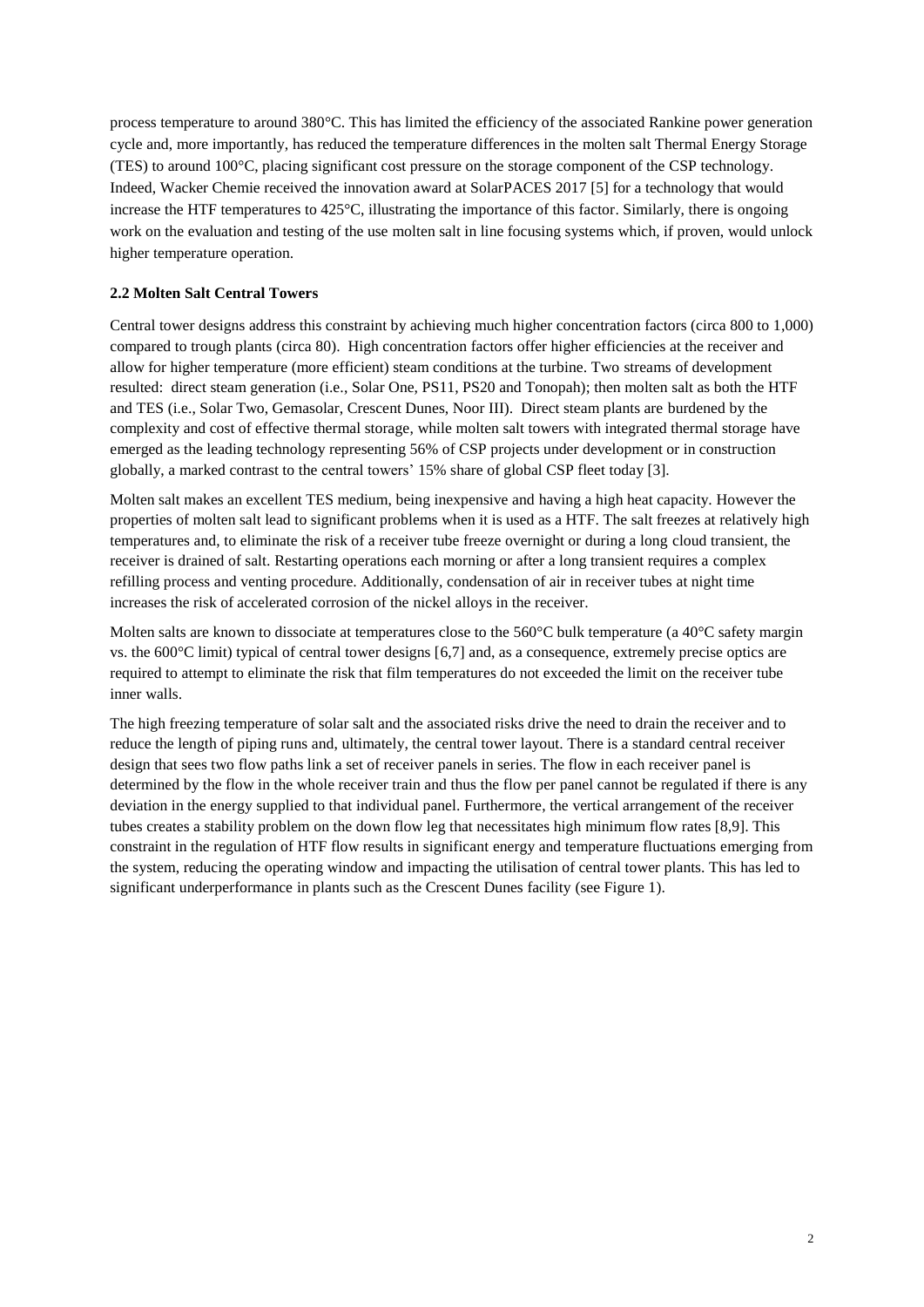

Figure 1: Crescent Dunes monthly output since commissioning [10].

The temperature ramps that are a direct result of an inability to adequately manage HTF flow have caused significant premature failure in core system components. Gemasolar and Crescent Dunes, the two facilities with a reasonable operating period and track record, have both suffered hot salt tank failures [11] and the low cycle fatigue introduced by this temperature ramping remains a significant risk and a critical issue associated with the design.

# **3. Technology Improvements Required to Increase Performance and Reduce Costs and Risks**

The experience gained to date in the CSP industry coupled with the broad consensus on developments required to move the cost of CSP energy to a level competitive with fossil fuel generators leads to the following design requirements for any new technology solution:

# **3.1 Point Focusing**

To achieve high temperatures and the levels of process control appropriate for such high temperatures, the use of point focusing optics becomes favourable. A point focusing strategy achieves higher concentration factors while allowing the whole receiver to be monitored. Measuring the thermal flux is a fundamental requirement for process control where transients are present, and this is problematic to achieve with line focusing systems.

#### **3.2 Modular Array**

Central tower plants with surrounding heliostat arrays have limited scalability. Increasing tower height requires the addition of mirrors further and further away from the receiver which provide diminishing returns for energy collection due to optical attenuation. Modular arrays provide the ability to scale up (or down) to suit the application, unlocking the possibility of larger turbine size and storage duration combinations than are possible with central tower designs.

The modular array design also enables localised control with smaller thermal inertia which generates faster, more precise responses than single receiver designs. Additionally, any transients that may be generated are mixed with each other and diluted by the time they reach the critical downstream components (i.e., heat exchangers).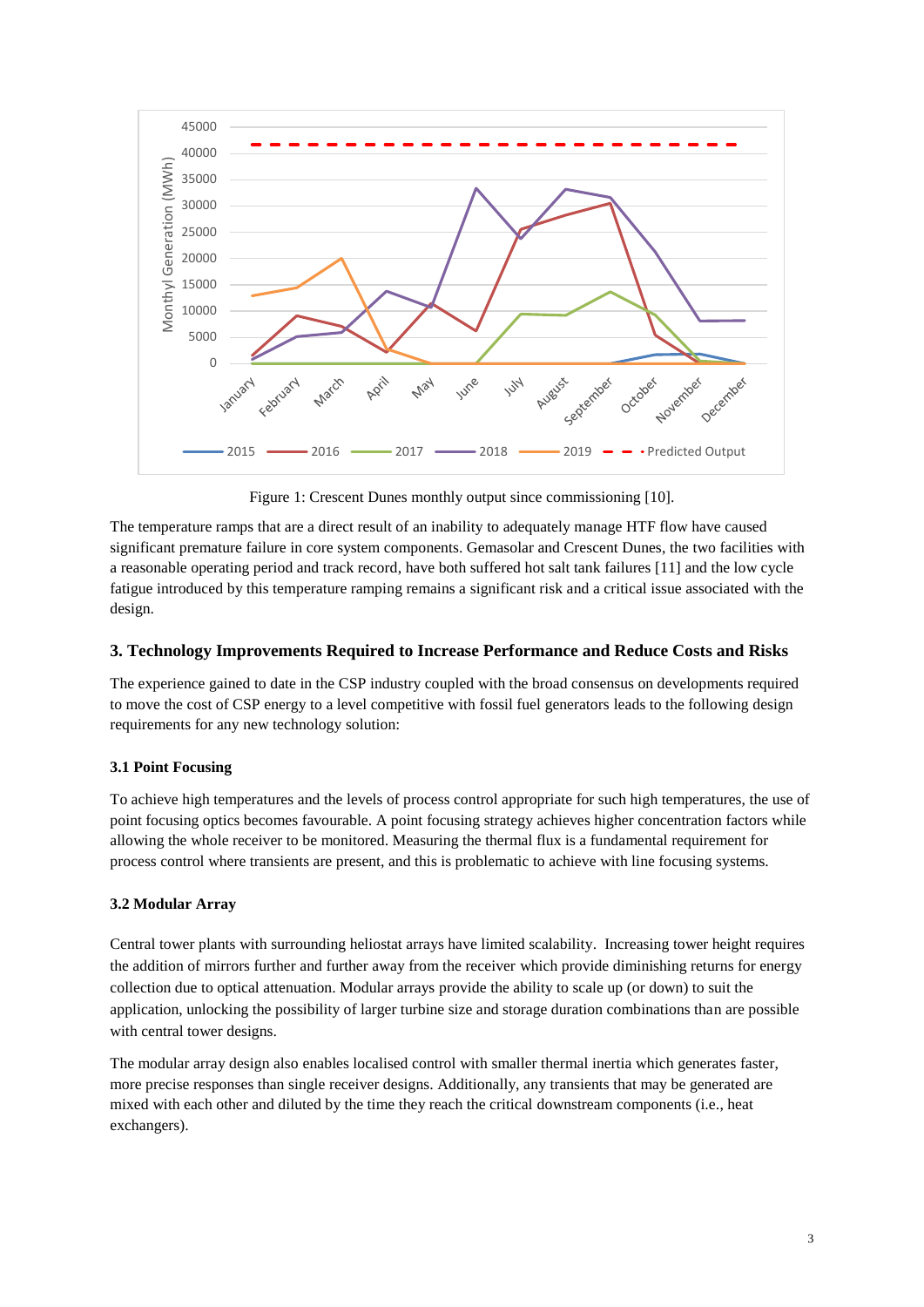# **3.3 High Operating Temperatures**

A high operating temperature is critical in minimising costs, both in terms of TES energy density and the efficiency increase available at higher power cycle temperatures. In the longer term, the development of equipment using super critical CO2 as a working fluid will unleash significant cost reductions for CSP technologies capable of high temperature operation.

### **3.4 HTF Stability Across Operating Conditions**

The HTF and TES material should be stable with a significant margin across all operating temperatures of the cycle.

## **3.5 Easy Operability through Process Control**

The process needs to be easily to operate in order to achieve high utilisation and reliability, reduce risk by protecting assets from thermal shock and cost less to operate and maintain. Higher temperature operation makes this even more important as the materials involved are more susceptible to creep and fatigue [12, 13].

# **4. Vast Solar Technology**

Vast Solar has developed a modular array technology utilising a point focusing system that addresses the above requirements.

Vast Solar has selected sodium as an intermediate HTF between the receiver and the molten salt TES. Sodium has been considered as a HTF by the CSP research community since its inception [14, 15] and it overcomes the constraints of the operating temperature range of both thermal oil and molten salts.

Vast Solar's modular, polar solar array provides a 17% improvement in Coefficient of Performance (a measure of the geometric efficiency of the solar array incorporating cosine, block and shading, etc.), delivering more energy per square metre of reflector than an equivalent monolithic tower CSP plant. The higher efficiency solar array provides:

- Lower capital cost
- Lower operating costs as there is less glass to clean
- Tighter packing and therefore more mutual wind shielding
- A smaller flux zone, which poses less risk to avian fauna
- Reduced glint and glare risks for aviation and neighbouring properties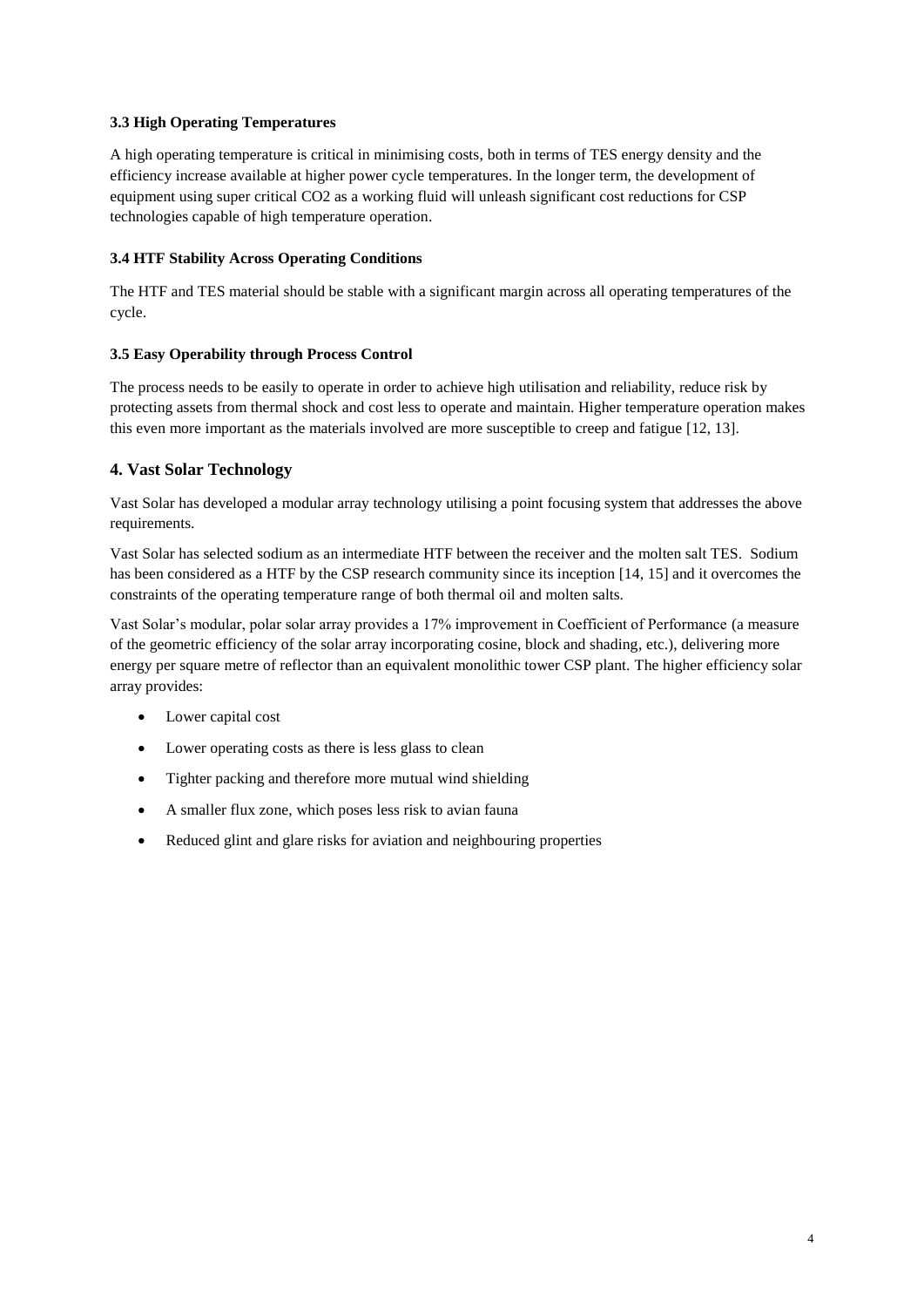

Figure 2: Comparison of Coefficient of Performance for equivalent circular (left) and Vast Solar polar (right) solar arrays (analysis carried out by schlaich bergermann partner on behalf of Vast Solar)

## **4.1 Pilot Plant**

After initially testing its proprietary optical control system, Vast Solar built a single solar array that was tested in conjunction with a standalone sodium loop. Subsequently, Vast Solar's Pilot Plant was built to confirm the ability to safety and effectively use a liquid sodium HTF to drive full power cycle. It consists of five modular, polar solar arrays with a total of 3,500 heliostats and a nominal thermal capacity of 6MWth. Sodium is continuously circulated and not trained (in a similar fashion as the HTF circulated in a parabolic trough plant). Heliostats focus the sunlight to the top of a lattice frame tower on which a receiver is mounted.

Unlike in parabolic troughs, Vast Solar's HTF flow is actively controlled with a high degree of accuracy by optical instrumentation of each receiver to provide a direct quantitative measurement of the radiation flux. This measured flux actively controls HTF flow to provide the highest possible constant receiver outlet temperature which maximises the exergy in the system and achieves the highest possible thermodynamic efficiency.

The Pilot Plant generates superheated steam through a sodium to water heat exchanger. Due to the highly exothermic and rapid reaction in the case of a tube leak, significant care was taken in the design and robust safety systems are required. The process engineering capability relied heavily on the development of similar heat exchangers for sodium-based fast breeder nuclear reactors.

The turbine is a single stage radial overhung turbine of 1.1MW capacity and an 11kV grid connection. The thermal efficiency of the turbine is low, but as the purpose was to demonstrate the functionality of the CSP system, this was an acceptable design trade-off in the planning of the Pilot Plant.

The heat sink was provided by a MACCSol modular air-cooled condenser. The Pilot Plant is equipped with all the systems required of commercial scale power plants including:

- Grid synchronisation capability with VAR and PSS capability
- UPS and emergency diesel generator in the event of loss of grid power
- Step down and isolation transformer for the Essential Energy distribution grid for energy evacuation
- Fully automated distributed control system
- Independent SIL 3 rated standalone safety instrumentation system in case of DCS failure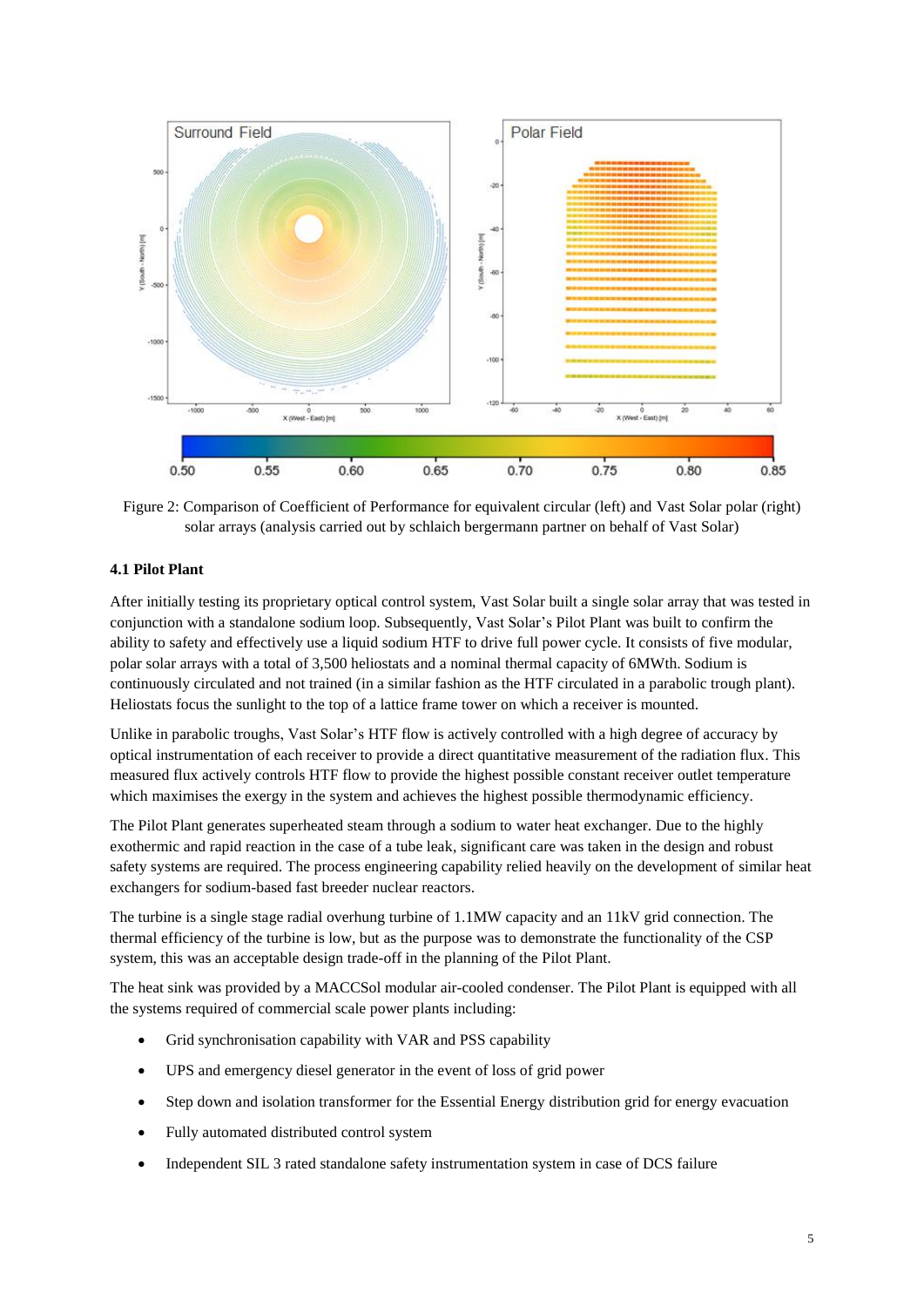

Figure 3: Aerial view of Jemalong Solar Station with key components labelled

# **4.2 Operational Experience**

The use of sodium necessitates the implementation of sophisticated safety systems and operational procedures. Vast Solar has drawn on knowledge from the nuclear industry in relation to process design and material and equipment selection for use with sodium. Extensive operational experience at the Pilot Plant has provided Vast Solar with valuable lessons learned, in particular with respect to vessel design, pump requirements, sodium purification, sodium handling and safe management in the event of a leak.

# **4.3 Lower Costs in Solar Field Optics**

Vast Solar's modular array allows for a 17% reduction on mirror surface area compared to a central tower design at a representative Australian site. Other studies [16] calculate differences at higher latitudes.

Additionally, to further reduce solar field costs, a new control architecture was developed. Local controllers with limited processing capabilities (hence lower cost) achieve solar tracking through polynomial approximation of sun path geometries. Although of lower precision, the loss in precision is insignificant compared to the cost reductions that are achieved through this process. Communication is done in an intrinsically safe manner through the power line cables which further reduces solar field complexity and costs.

# **4.4 Advanced Control System**

As discussed previously, the instrumentation of the solar flux along with propriety control philosophies (currently not utilised in CSP applications) manage the flow of sodium through each solar receiver to deliver excellent dynamic response to transient events. Figure 4 shows data from operational tests whereby the plant was staged through different temperature control setpoints and despite significant solar transients the temperatures were adequately maintained. As can be seen from the graph, the system is extremely responsive to both planned (as can be seen by the orange line quickly converging with the blue line after each set point change) and unplanned changes such as transients, as can be seen by the insignificant change in outlet temperature when cloud transients reduce incident flux by 30 to 40% at 9:50am and 10:35am.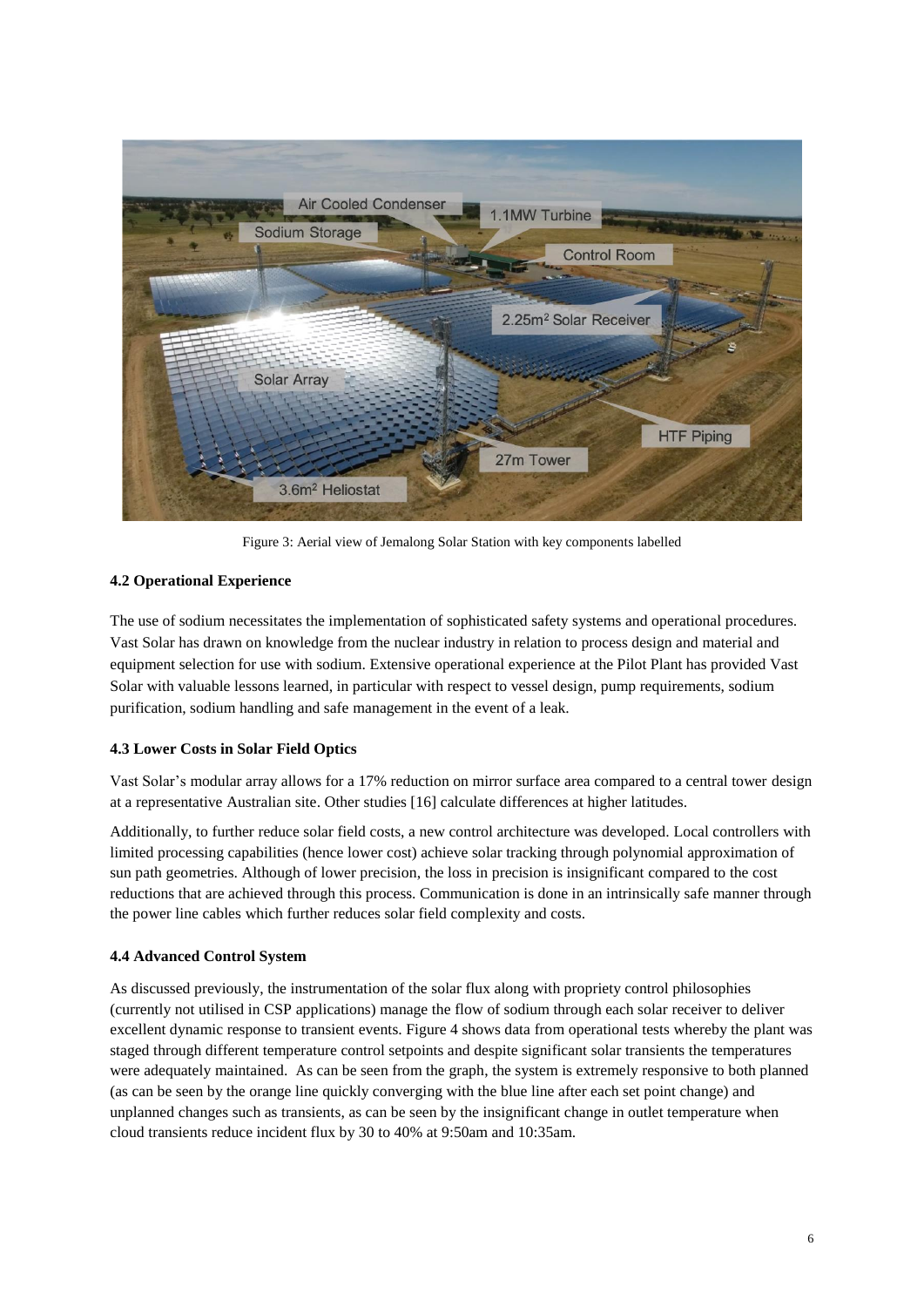

Figure 4: Time series of transient DNI and receiver outlet temperature, Jemalong Solar Station 13 May 2019

Furthermore the reduced temperature ramp rates are mixed in the network and are all but eliminated by the time they reach the power block. A simulation of this effect is represented in Figure 5.



Figure 5: Impact of mixing effect on power block temperature ramps (actual receiver output data adapted and modelled for a 30 MW plant)

On close inspection, a red line can be seen in Figure 5 indicating the final ramp rate at the field HTF outlet. The flatness of this line indicates a ramp rate which is orders of magnitude lower than that specified by the heat exchanger designer (+/- 20 K/min).

# **5. Conclusion**

The experience of designing and building a modular array CSP Pilot Plant with sodium HTF has proven the benefits of such an approach. The ability to precisely control receiver outlet temperature across the distributed